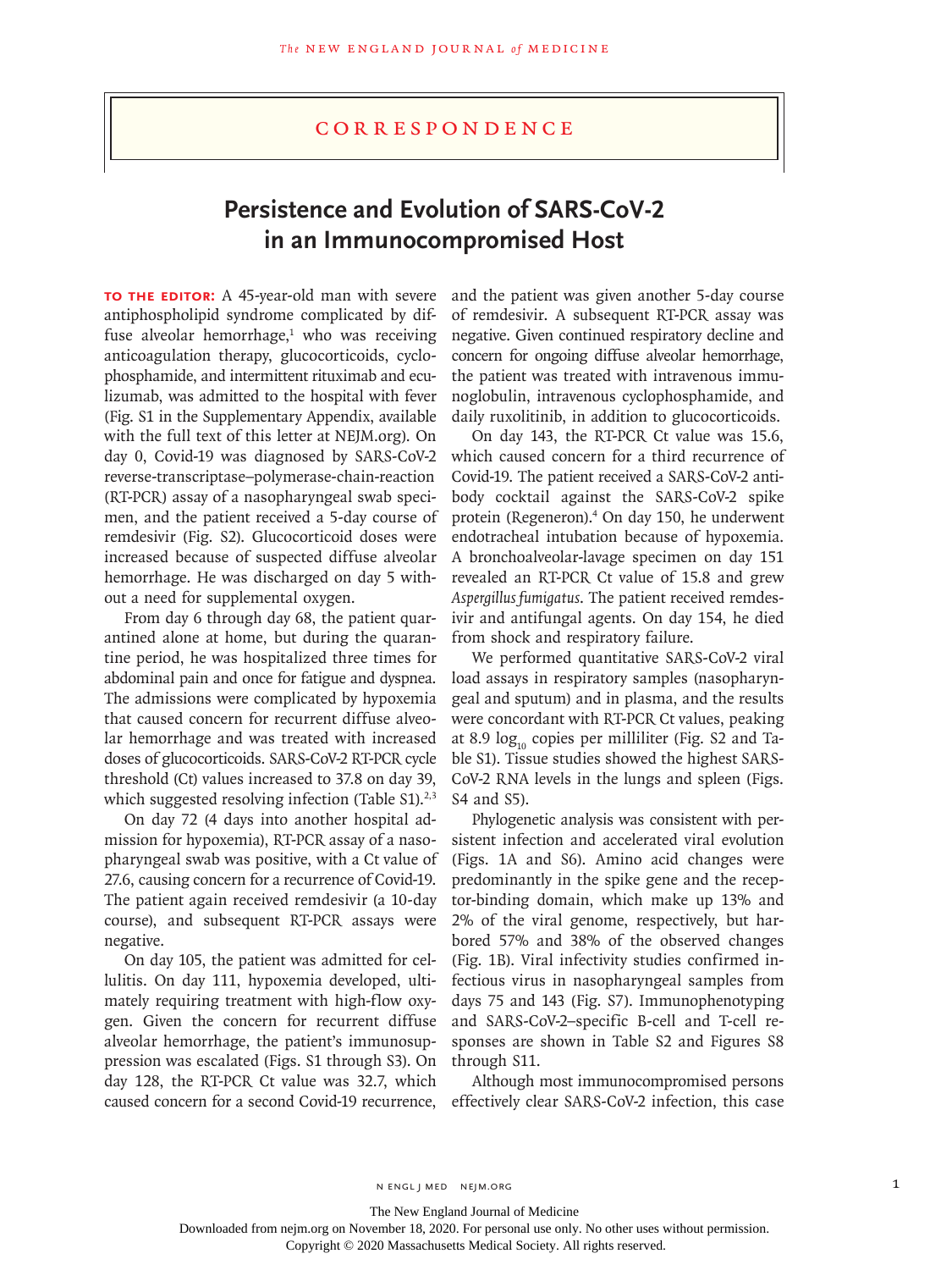

The New England Journal of Medicine Downloaded from nejm.org on November 18, 2020. For personal use only. No other uses without permission. Copyright © 2020 Massachusetts Medical Society. All rights reserved.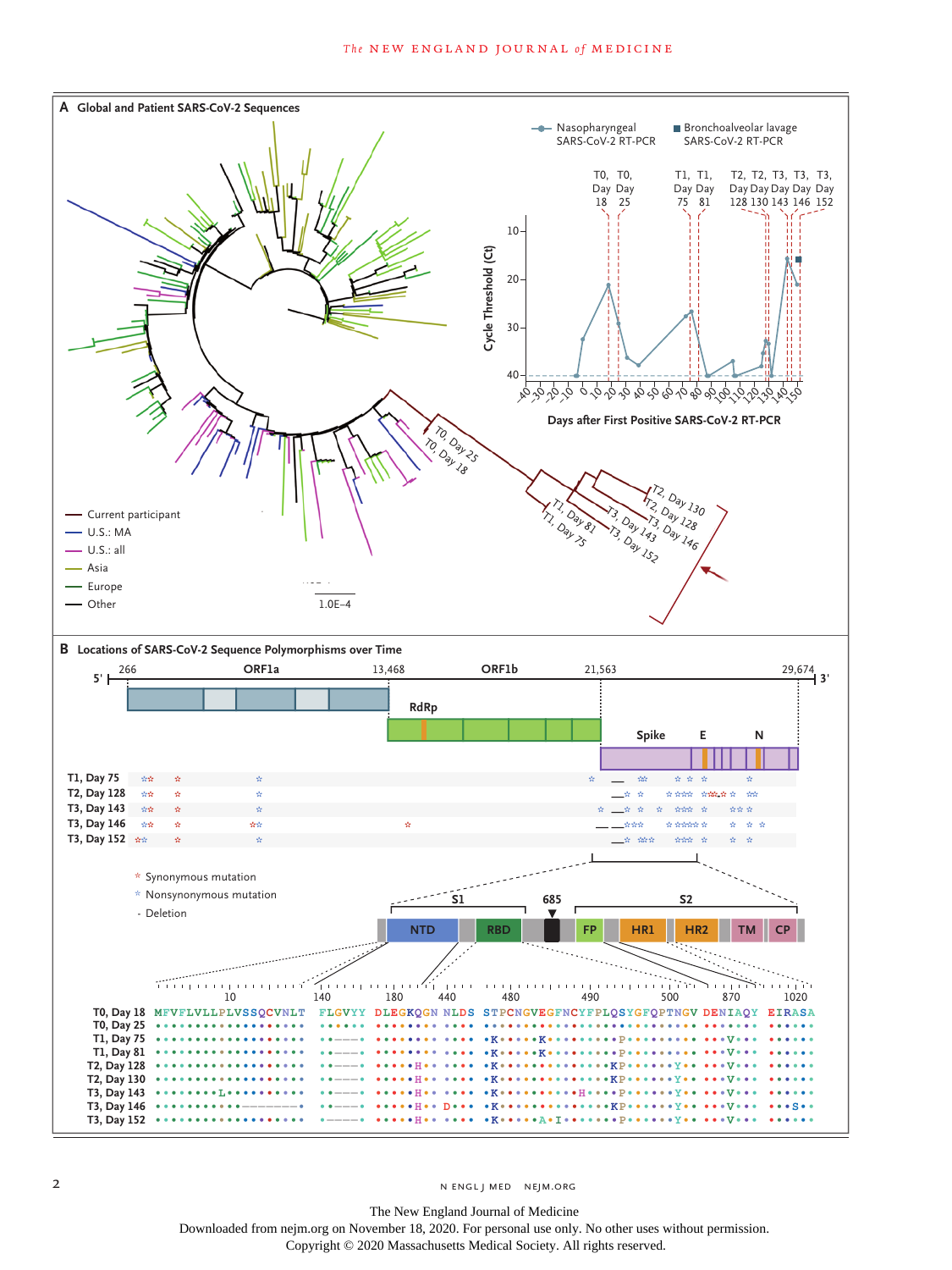### **Figure 1 (facing page). SARS-CoV-2 Whole-Genome Viral Sequencing from Longitudinally Collected Nasopharyngeal Swabs.**

Shown in Panel A is a maximum-likelihood phylogenetic tree with patient sequences (red arrow) at four time points with high levels of SARS-CoV-2 viral loads (T0 denotes days 18 and 25; T1 days 75 and 81; T2 days 128 and 130; and T3 days 143, 146, and 152), along with representative sequences from the state (U.S.: MA), country (U.S.: all), Asia, Europe, and Other (Africa, South America, and Canada). The scale represents 0.0001 nucleotide substitutions per site. The inset shows nasopharyngeal and bronchoalveolarlavage SARS-CoV-2 RT-PCR cycle threshold (Ct) values; the horizontal dashed line represents the cutoff for positivity at 40, and vertical red dashed lines represent days of viral sequencing (days 18, 25, 75, 81, 128, 130, 143, 146, and 152). Shown in Panel B are the locations of deletions and synonymous and nonsynonymous mutations in the patient at T1, T2, and T3 as compared with T0. CP denotes cytoplasmic domain, E envelope, FP fusion peptide, HR1 heptad repeat 1, HR2 heptad repeat 2, N nucleocapsid, NTD N-terminal domain, ORF open reading frame, RBD receptorbinding domain, RdRp RNA-dependent RNA polymerase, S1 subunit 1, S2 subunit 2, and TM transmembrane domain.

highlights the potential for persistent infection<sup>5</sup> and accelerated viral evolution associated with an immunocompromised state.

Bina Choi, M.D. Manish C. Choudhary, Ph.D. James Regan, B.S. Jeffrey A. Sparks, M.D. Robert F. Padera, M.D., Ph.D. Brigham and Women's Hospital Boston, MA

Xueting Qiu, Ph.D.

Harvard T.H. Chan School of Public Health Boston, MA

Isaac H. Solomon, M.D., Ph.D. Brigham and Women's Hospital Boston, MA

Hsiao‑Hsuan Kuo, Ph.D. Julie Boucau, Ph.D. Kathryn Bowman, M.D. U. Das Adhikari, Ph.D.

#### Ragon Institute of MGH, MIT, and Harvard Cambridge, MA

Marisa L. Winkler, M.D., Ph.D. Alisa A. Mueller, M.D., Ph.D. Tiffany Y.‑T. Hsu, M.D., Ph.D. Michaël Desjardins, M.D.

Lindsey R. Baden, M.D. Brian T. Chan, M.D., M.P.H. Brigham and Women's Hospital Boston, MA

Bruce D. Walker, M.D. Ragon Institute of MGH, MIT, and Harvard

Cambridge, MA

Mathias Lichterfeld, M.D., Ph.D. Manfred Brigl, M.D. Brigham and Women's Hospital

Boston, MA

Douglas S. Kwon, M.D., Ph.D. Ragon Institute of MGH, MIT, and Harvard Cambridge, MA

Sanjat Kanjilal, M.D., M.P.H.

Brigham and Women's Hospital Boston, MA

Eugene T. Richardson, M.D., Ph.D. Harvard Medical School Boston, MA

A. Helena Jonsson, M.D., Ph.D. Brigham and Women's Hospital Boston, MA

Galit Alter, Ph.D. Amy K. Barczak, M.D.

## Ragon Institute of MGH, MIT and Harvard Cambridge, MA

William P. Hanage, Ph.D. Harvard T.H. Chan School of Public Health Boston, MA

Xu G. Yu, M.D. Gaurav D. Gaiha, M.D., D.Phil.

Ragon Institute of MGH, MIT and Harvard Cambridge, MA

Michael S. Seaman, Ph.D.

Beth Israel Deaconess Medical Center Boston, MA

Manuela Cernadas, M.D. Jonathan Z. Li, M.D.

Brigham and Women's Hospital Boston, MA

Drs. Choi and Choudhary and Drs. Cernadas and Li contributed equally to this letter.

Supported in part by the Massachusetts Consortium for Pathogen Readiness through grants from the Evergrande Fund; Mark, Lisa, and Enid Schwartz; the Harvard University Center for AIDS Research (NIAID 5P30AI060354); Brigham and Women's Hospital; and a grant (1UL1TR001102) from the National Center for Advancing Translational Sciences to the Harvard Clinical and Translational Science Center.

Disclosure forms provided by the authors are available with the full text of this letter at NEJM.org.

This letter was published on November 11, 2020, at NEJM.org.

The New England Journal of Medicine

Downloaded from nejm.org on November 18, 2020. For personal use only. No other uses without permission.

Copyright © 2020 Massachusetts Medical Society. All rights reserved.